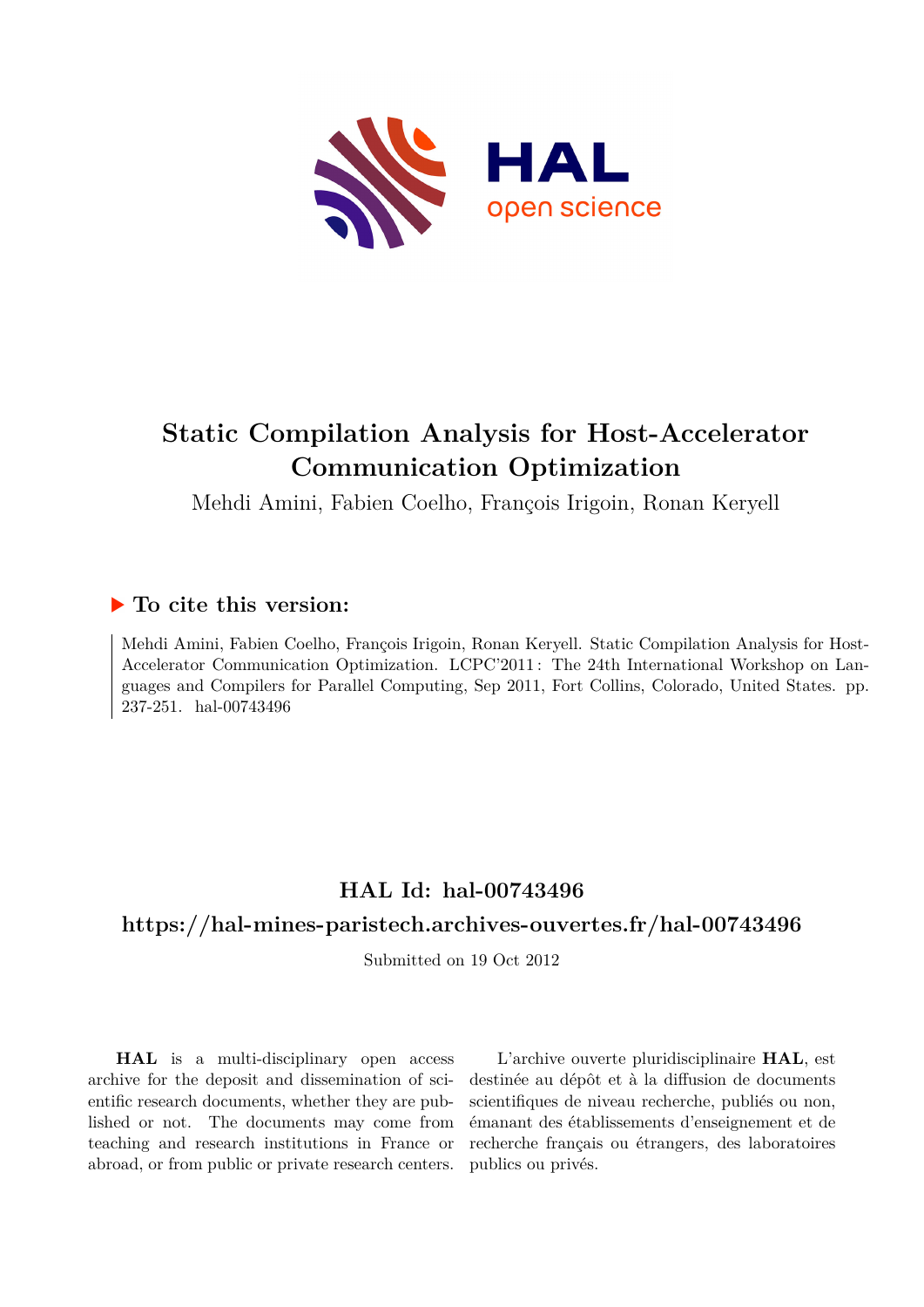# Static Compilation Analysis for Host-Accelerator Communication Optimization

Mehdi AMINI<sup>1,2</sup>, Fabien COELHO<sup>2</sup>, François IRIGOIN<sup>2</sup> and Ronan KERYELL<sup>1</sup>

<sup>1</sup> HPC Project, Meudon, France name.surname@hpc-project.com <sup>2</sup> MINES ParisTech/CRI, Fontainebleau, France name.surname@mines-paristech.fr

Abstract. We present an automatic, static program transformation that schedules and generates efficient memory transfers between a computer host and its hardware accelerator, addressing a well-known performance bottleneck. Our automatic approach uses two simple heuristics: to perform transfers to the accelerator as early as possible and to delay transfers back from the accelerator as late as possible. We implemented this transformation as a middle-end compilation pass in the pips/Par4All compiler. In the generated code, redundant communications due to data reuse between kernel executions are avoided. Instructions that initiate transfers are scheduled effectively at compile-time. We present experimental results obtained with the Polybench 2.0, some Rodinia benchmarks, and with a real numerical simulation. We obtain an average speedup of 4 to 5 when compared to a naïve parallelization using a modern gpu with Par4All, hmpp, and pgi, and 3.5 when compared to an OpenMP version using a 12-core multiprocessor.

Keywords: Automatic parallelization, communication optimization, source-to-source compilation, heterogeneous parallel architecture, gpu

## 1 Introduction

Hybrid computers based on hardware accelerators are growing as a preferred method to improve performance of massively parallel software. In 2008, Roadrunner, using *PowerXCell 8i* accelerators, headed the TOP500 ranking. The June 2011 version of this list and of the Green500 list both include in the top 5 three hybrid supercomputers employing NVIDIA GPUs. These highly parallel hardware accelerators allow potentially better performance-price and performance-watts ratios when compared to classical multi-core cpus. The same evolution is evident in the embedded and mobile world (NVIDIA Tegra, etc.). In all, the near future of high performance computing appears heterogeneous.

The disadvantage of heterogeneity is the complexity of its programming model: the code executing on the accelerator cannot directly access the host memory and *vice-versa* for the CPU. Explicit communications are used to exchange data, via slow io buses. For example, pci bus offers 8 GB/s. This is generally thought to be the most important bottleneck for hybrid systems [\[7,](#page-15-0)[9](#page-15-1)[,10\]](#page-15-2).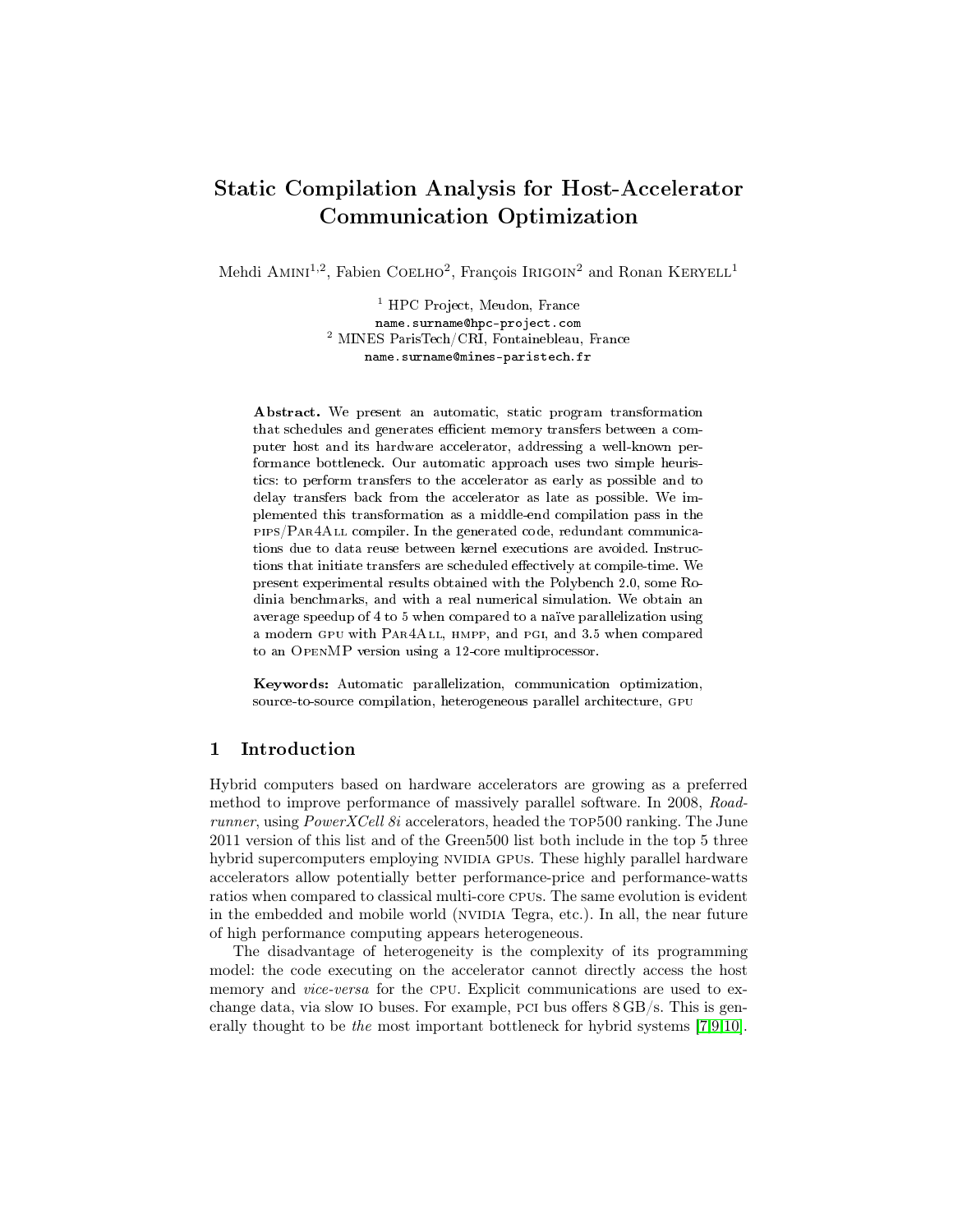Though some recent architectures avoid explicit copy instructions, the low performance pci bus is still a limitation.

We propose with PAR4ALL [\[15\]](#page-15-3) an open source initiative to unify efforts concerning compilers for parallel architectures. It supports the automatic integrated compilation of applications for hybrid architectures. Its basic compilation scheme generates parallel and hybrid code that is correct, but lacks efficiency due to redundant communications between the host and the accelerator.

Much work has been done regarding communication optimization for distributed computers. Examples include message fusion in the context of SPDD (Single Program Distributed Data) [\[12\]](#page-15-4) and data flow analysis based on array regions to eliminate redundant communications and to overlap the remaining communications with compute operations [\[13\]](#page-15-5).

We apply similar methods to offload computation in the context of a hostaccelerator relationship and to integrate in a parallelizing compiler a transformation that optimizes cpu-gpu communications at compile time. In this paper we briefly present existing approaches addressing the issue of writing software for accelerators (§ [2\)](#page-2-0). We identify practical cases for numerical simulations that can benefit from hardware accelerators. We show the limit of automatic transformation without a specific optimization for communication  $(\S 3)$  $(\S 3)$ . We present a new data flow analysis designed to optimize the static generation of memory transfers between host and accelerator (§ [4\)](#page-6-0). Then, using a 12-core Xeon multiprocessor machine with a NVIDIA Tesla GPU C2050, we evaluate our solution on well known benchmarks [\[22](#page-15-6)[,6\]](#page-15-7). Finally, we show that our approach scales well with a real numerical cosmological simulation  $(\S 5)$  $(\S 5)$ .

## <span id="page-2-0"></span>2 Automatic or Semi-Automatic Transformations for Hardware Accelerators

Targeting hardware accelerators is hard work for a software developer when done fully manually. At the highest level of abstraction and programmer convenience, there are APIs and C-like programming languages such as CUDA, OPENCL. At lower levels there are assembly and hardware description languages like VHDL. NVIDIA CUDA is a proprietary C-extension with some  $C++$  features, limited to nvidia gpus. The OpenCL standard includes an api that presents an abstraction of the target architecture. However, manufacturers can propose proprietary extensions. In practice, OpenCL still leads to a code tuned for a particular accelerator or architecture. Devices like fpgas are generally configured with languages like VHDL. Tools like the Altera C-to-VHDL compiler c2h attempt to raise the level of abstraction and convenience in device programming.

#### <span id="page-2-1"></span>2.1 Semi-Automatic Approach

Recent compilers comprise an incremental way for converting software toward accelerators. For instance, the pgi Accelerator [\[23\]](#page-15-8) requires the use of directives. The programmer must select the pieces of source that are to be executed on the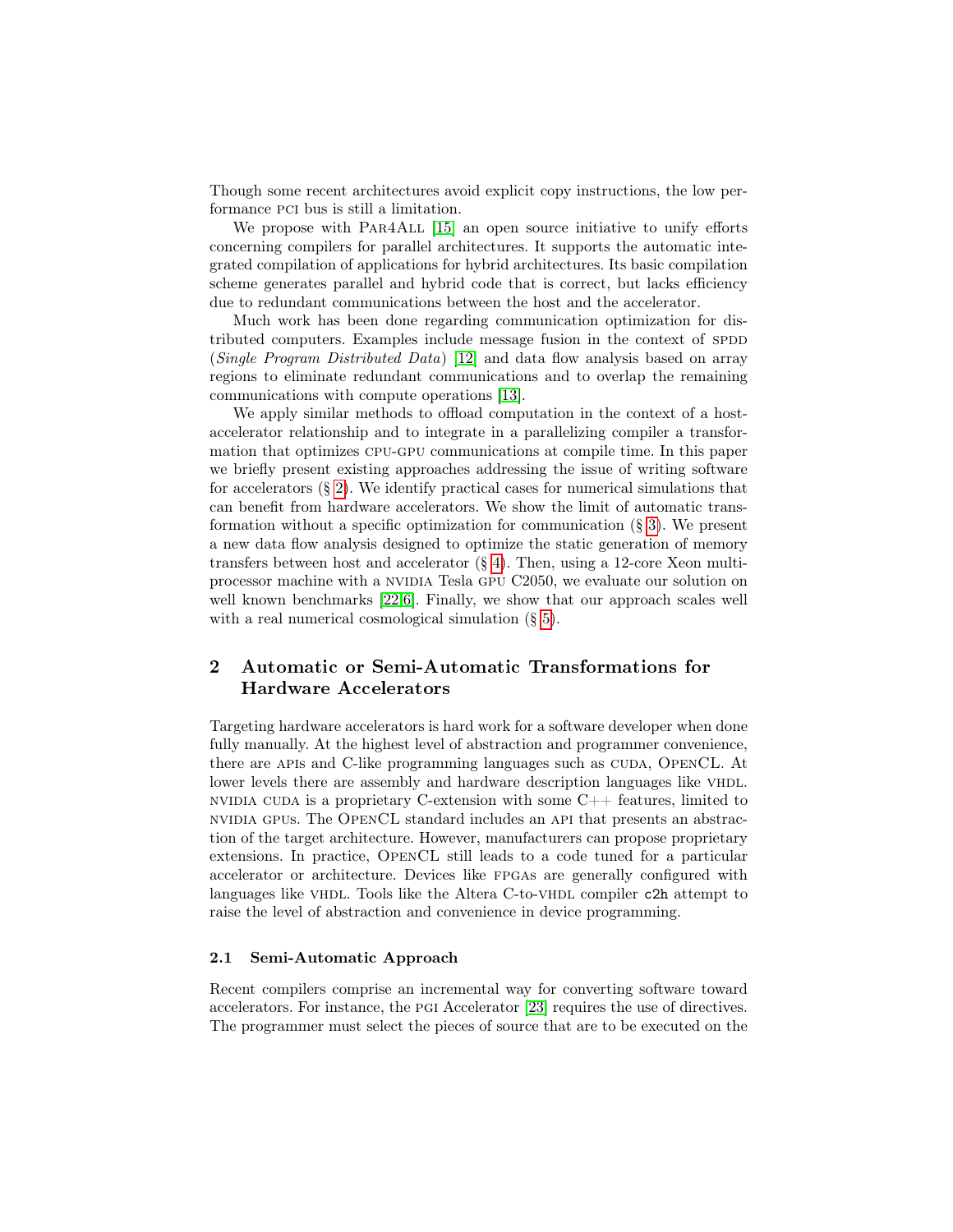accelerator, providing optional directives that act as hints for data allocations and transfers. The compiler generates all code automatically.

hmpp [\[5\]](#page-14-0), the caps compiler, works in a similar way: the user inserts directives to describe the parameters required for code generation. Specialization and optimization possibilities are greater, but with the same drawback as OpenCL extensions: the resulting code is tied to a specific architecture.

JCUDA [\[24\]](#page-15-9) offers a simpler interface to target CUDA from JAVA. Data transfers are automatically generated for each call. Arguments can be declared as IN, OUT, or INOUT to avoid useless transfers, but no piece of data can be kept in the gpu memory between two kernel launches. There have also been several initiatives to automate transformations for OpenMP annotated source code to cuda [\[20,](#page-15-10)[21\]](#page-15-11). The GPU programming model and the host accelerator paradigm greatly restrict the potential of this approach, since OpenMP is designed for shared memory computer. Recent work [\[14,](#page-15-12)[19\]](#page-15-13) adds extensions to OpenMP that account for cuda specificity. But, these lead again to specialized source code.

These approaches offer either very limited automatic optimization of hostaccelerator communications or none at all. OpenMPC [\[19\]](#page-15-13) includes an interprocedural liveness analysis to remove some useless memory transfers, but it does not optimize their insertion. Recently, new directives were added to the pgi [\[23\]](#page-15-8) accelerator compiler to precisely control data movements. These make programs easier to write, but the developer is still responsible for designing and writing communications code.

#### 2.2 Fully Automatic Approach: Par4All

Par4All [\[15\]](#page-15-3) is an open-source initiative that aims to develop a parallelizing compiler based on source-to-source transformations. The current development version (1.2.1) generates OpenMP from C and Fortran source code for shared memory architecture and CUDA or OPENCL for hardware accelerators including NVIDIA and ATI GPUs. The automatic transformation process in PAR4ALL is heavily based on pips compiler framework phases [\[17,](#page-15-14)[1\]](#page-14-1). The latter uses a linear algebra library [\[2\]](#page-14-2) to analyze, transform and parallelize programs using polyhedral representations [\[11\]](#page-15-15). Parallel loop nests are outlined  $(i.e.$  extracted) in new functions tagged as eligible on the gpu. They are called kernels in the hybrid programming terminology. Convex array region analyses [\[8\]](#page-15-16) are used to characterize the data used and defined by each kernel.

Par4All often parallelizes computations with no resulting speedup because communication times dominate. The new transformation presented here obtains better speedups by improving communication efficiency.

#### <span id="page-3-0"></span>3 Stars-PM Simulation

Small benchmarks like the Polybench suite [\[22\]](#page-15-6) are limited to a few kernels, sometimes surrounded with a time step loop. Thus they are not representative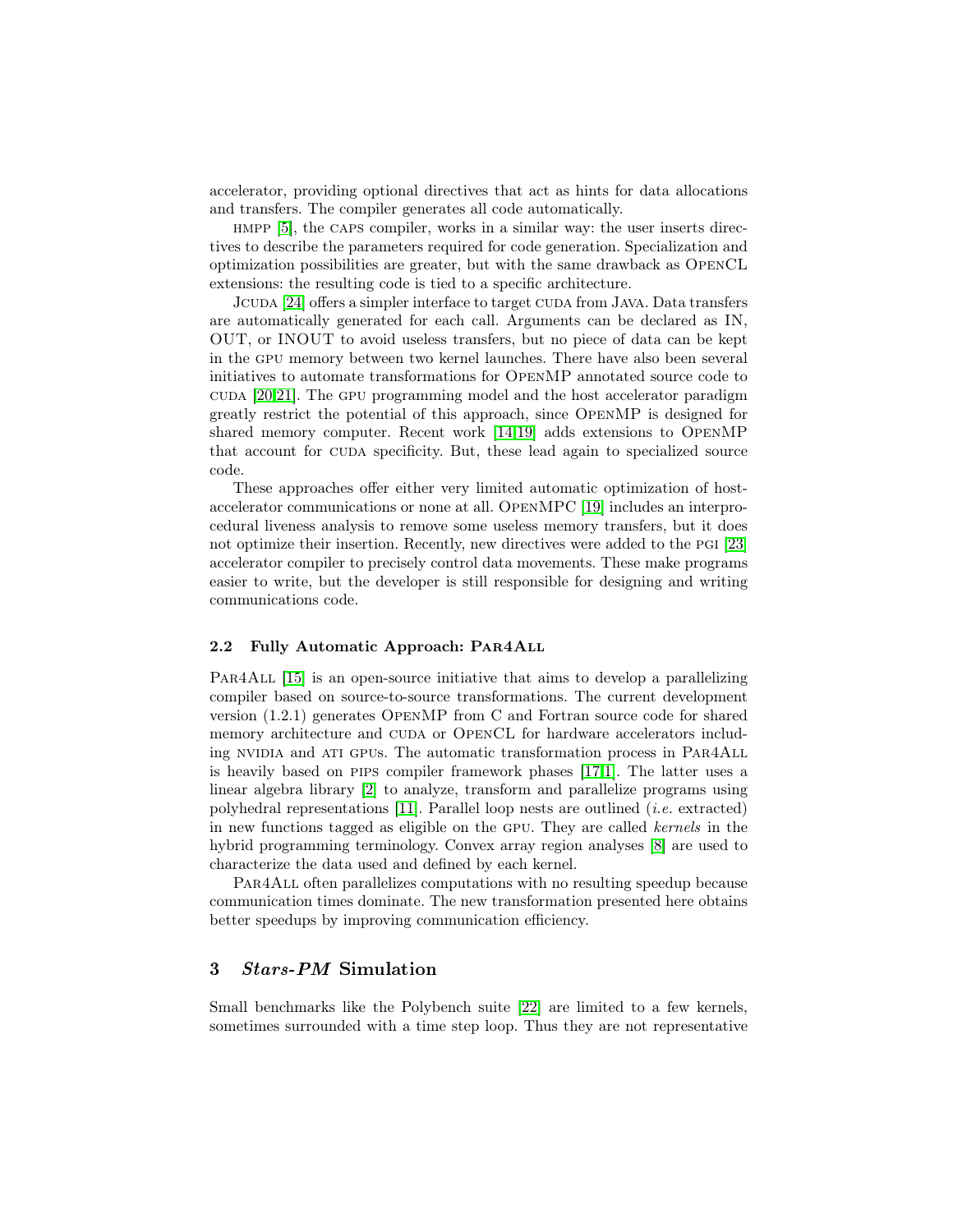of a whole application when evaluating a global optimization. To address this issue, we do not limit our experiments to the Polybench benchmarks, but we also include Stars-PM, a particle mesh cosmological N-body code. The sequential version was written in C at Observatoire Astronomique de Strasbourg and was rewritten and optimized by hand using CUDA to target GPUs [\[3\]](#page-14-3).

```
(a) A satellite triggers a bar and
  spiral arms in a galactic disc.
int main (int argc, char *argv []) {
   '* Read data from a file */init\_data (argv [1]);
  /* \bar{M}ain temporal loop */for (t = 0; t < T; t \neq DT)iteration (\ldots);
   \sqrt{*} Output results to a file *\sqrt{ }write data (argv [2]);
}
 (b) Simplied scheme for simulations.
                                              void iteration (coord pos [NP] [NP] [NP],
                                                                   coord vel[NP][NP][NP],<br>float dens[NP][NP][NP],
                                                                  int data[NP][NP][NP]int \; hist \; o \; [NP] [NP] [NP] ) {
                                                 /* Cut the tri-dimensionnal space
                                                   * in a regular mesh *d is cretisation (pos, data);
                                                  \not\iff Compute\ density\ on\ the\ grid\ *\!histogram (data, hist);
                                                 /* Compute potential on the mesh
                                                  * in the Fourier space */p \, o \, t \, e \, n \, t \, i \, a \, l \, ( \, hist \, o \, , \, \, \dot{d} \, e \, n \, s \, ) \, ;/* For each dimension, compute the* force and then update the speed */force x (dens, force);updatevel(vel, force, data, 0, dt);<br>forcey(dens, force);
                                                 up \, datevel(v \, el \, , \, force \, , \, data \, , \, 1 \, , \, dt \, ) \, ;forcez (dens, force);
                                                 up datevel (vel , force , data , 2 , dt );/* Move particles */updatepos (pos, vel);
                                               }
```
<span id="page-4-1"></span>(c) Time step in the cosmological simulation.

<span id="page-4-0"></span>Fig. 1: Outline of the Stars-PM cosmological simulation code.

This simulation is a model of gravitational interactions between particles in space. It represents three-dimensional space with a discrete grid. Initial conditions are read from a file. A sequential loop iterates over successive time steps. Results are computed from the final grid state and stored in an output file. This general organization is shown in the simplified code shown in Fig. [1b.](#page-4-0) It is a common technique in numerical simulations. The processing for a time step is illustrated Fig. [1c.](#page-4-1)

#### 3.1 Transformation Process

The automatic transformation process in Par4All is based on parallel loop nest detection. Loop nests are then outlined to obtain kernel functions.

The simplified code for function discretization(pos, data) is provided before and after the transformation in Figs. [2](#page-5-0) and [3](#page-5-1) respectively. The loop nest is detected as parallel and selected to be transformed into a kernel. The loop body is outlined in a new function that will be executed by the gpu, and the loop nest is replaced by a call to a kernel launch function. pips performs several array regions analyses:  $W$  (resp.  $R$ ) is the region of an array written (resp. read) by a statement or a sequence of statements, for example a loop or a function. pips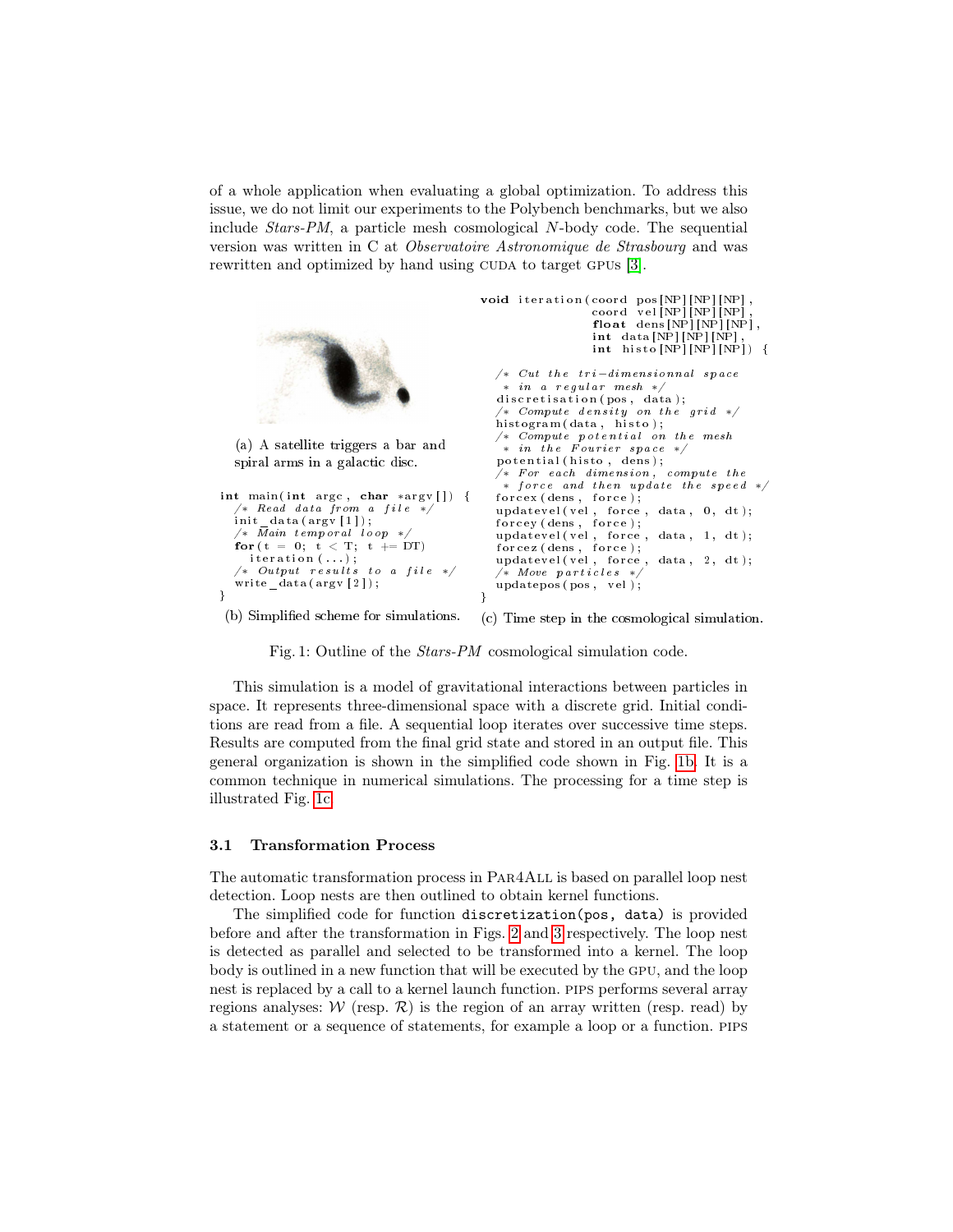```
void discretization (coord pos [NP] [NP] [NP]
                                 int data [NP] [NP] [NP]int i, j, k;float x, y, z;<br>for (i = 0; i < NP; i++)<br>for (j = 0; j < NP; j++)for (k = 0; k < NP; k++) {
            x = \text{pos} \{i \} \cup \{j \} \{k \}. x;
              y = pos[i][j][k].y;<br>z = pos[i][j][k].z;<br>data[i][j][k] = (int)(x/DX)*NP*NP
                                    + \langle int \rangle \langle y/DX) *NP
                                    + (int) (z/DX);}
}
```
Fig. 2: Sequential source code for function discretization.

also computes  $\mathcal{IN}$  and  $\mathcal{OUT}$  [\[8\]](#page-15-16) regions. These are conservative over-estimates of the respective array areas used  $(\mathcal{I}N)$  and defined  $(\mathcal{O}U\mathcal{T})$  by the kernel.  $\mathcal{I}N$ regions must be copied from host to GPU before kernel execution.  $\mathcal{OUT}$  regions must be copied back afterward.

Looking at function discretization (Fig. [2\)](#page-5-0) we observe that the pos array is used in the kernel, whereas data array is written. Two transfers are generated (Fig. [3\)](#page-5-1). One ensures that data is moved to the gpu before kernel execution and the other copies the result back to the host memory after kernel execution.

```
void discretization (coord pos [NP] [NP] [NP] , int data [NP] [NP] [NP]) {
  // Pointers to memory on accelerator
   coord (*pos0)[NP][NP][NP] = (coord (*)[NP][NP]] 0;<br>int (*data0)[NP][NP][NP] = (int (*)[NP][NP][NP]) 0;
  // Allocating buffers on the GPU and copy in
  P4A_accel_malloc ((void **) &data0 , sizeof(int)*NP*NP*NP);<br>P4A_accel_malloc ((void **) &pos0 , sizeof(coord)*NP*NP*NP);
  P4A_copy_to_accel(sizeof(coord)*NP*NP*NP, pos, *pos0);<br>P4A_call_accel_kernel_2d(discretization_kernel ,NP,NP,*pos0,*data0);
  // \bar{Co}py \bar{out} and GPU \bar{b}uffers deallocation
  P4A_copy_from_accel(sizeof(int)*NP*NP*NP, data, *data0);
   P4A_acce l_ free ( data0 ) ;
P4A_acce l_ free ( pos0 ) ;
}
  / The kernel corresponding to sequential loop body
P4A_accel_kernel discretization_kernel (coord *pos, int *data) {
       int k; float x, y, z;<br>
int i = P4A_vp_1; // P4A_vp_* are mapped from CUDA BlockIdx.*<br>
int j = P4A_vp_0; // and ThreadIdx.* to loop indices<br>
// Iteration clamping to avoid GPU iteration overrun:
       \mathbf{i} \mathbf{f} ( \mathbf{i} \leq \mathbf{N} P \& \& \mathbf{j} \leq \mathbf{N} P)
             for (k = 0; k < NP; k \neq 1) {
                   x = (* (pos+k+NP*NP*NP* i+NP* j)) . x ;y = (\star (\text{pos}+k+NP*NP*NP* i+NP* j)). y;
                   z = (\ast (\text{pos}+\text{k}+\text{NP}*\text{NP}*\text{i}+\text{NP}*\text{j})\hat{i} \cdot z;*(\text{ dat }a+k+NP*NP*NP* i+NP* j) = (\text{int })(x/DX)*NP*NP*j+\hspace{1.1cm} \frac{(\hspace{1pt}\mathrm{in}\hspace{1pt} \mathrm{t}\hspace{1pt} )}{(\hspace{1pt}\mathrm{in}\hspace{1pt} \mathrm{t}\hspace{1pt} )} (\hspace{1pt}\mathrm{y}\hspace{1pt} /\hspace{1pt} \mathrm{DX}) \hspace{1pt} * \mathrm{NP}\ \hspace{1pt} } \hspace{1pt} \ + \hspace{1.1cm} \frac{(\hspace{1pt}\mathrm{in}\hspace{1pt} \mathrm{t}\hspace{1pt} )}{(\hspace{1pt}\mathrm{in}\hspace{1pt} \mathrm{t}\hspace{1pt} ) (\hspace{1pt}\mathrm{z}\hspace{1pt} /\}
}
```
Fig. 3: Code for function discretization after automatic gpu code generation.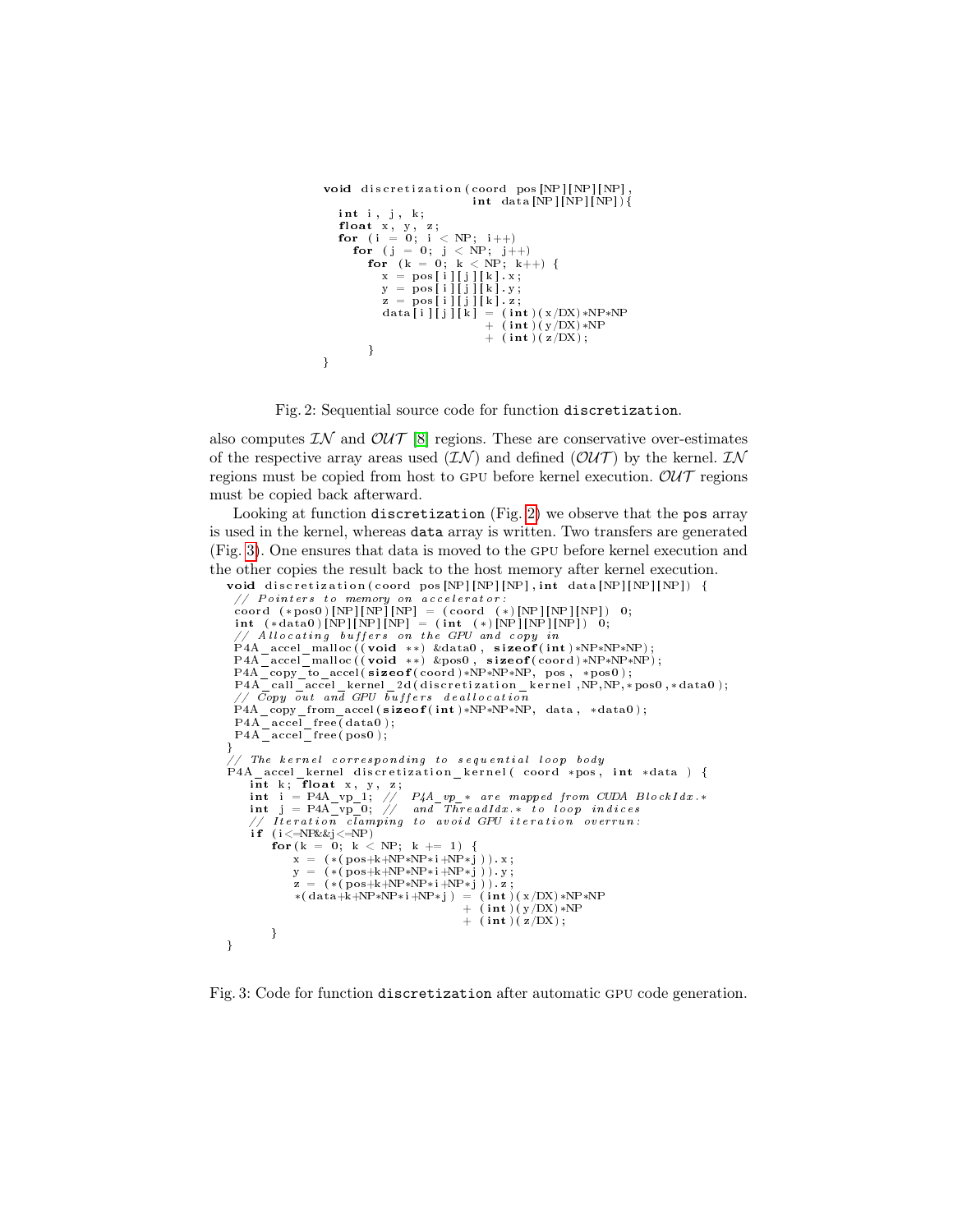#### 3.2 Limit of this Approach

Data exchanges between host and accelerator are executed as DMA transfers between ram memories across the pci-express bus, which currently offers a theoretical bandwidth of 8 GB/s. This is really small compared to the gpu memory bandwidth which is close to 150 GB/s. This low bandwidth can annihilate all gain obtained when offloading computations in kernels, unless they are really compute intensive.

With our hardware (see  $\S$  [5\)](#page-10-0), we measure up to  $5.6 \text{ GB/s}$  from the host to the gpu, and 6.2 GB/s back. This is obtained for a few tens of MB, but decreases dramatically for smaller blocks. Moreover this bandwidth is reduced by more than a half when the transferred memory areas are not *pinned*—physically contiguous and not subject to paging by the virtual memory manager. Figure [5](#page-11-0) illustrates this behavior.

In our tests, using as reference a cube with 128 cells per edge and as many particles as cells, for a function like discretization, one copy to the gpu for particle positions is a block of 25 MB. One copy back for the particle-to-cell association is a 8 MB block. The communication time for these two copies is about 5 ms. Recent gpus offer ecc hardware memory error checking that more than doubles time needed for the same copies to 12 ms. Each buffer allocation and deallocation requires 10 ms. In comparison, kernel execution requires only 0.37 ms on the gpu, but 37 ms on the cpu. We note that the memory transfers and buffer allocations represent the largest potential for obtaining high speedups, which motivates our work.

#### 3.3 Observations

In each time step, function iteration (Fig. [1c\)](#page-4-1) uses data defined by a previous one. The parallelized code performs many transfers from the gpu followed immediately by the opposite transfer.

Our simulation (Fig. [1b\)](#page-4-0) exemplifies the common pattern of data dependencies between loop iterations, where the current iteration uses data defined during previous ones. There is clear advantage in allowing such data to remain on the gpu, with copies back to the host only as needed for checkpoints and final results.

### <span id="page-6-0"></span>4 Optimization Algorithm

We propose a new analysis for the compiler middle-end to support efficient hostgpu data copying. The host and the accelerator have separated memory spaces, this analysis annotates internally the source program with information about where up-to-date copies of data lie—in host and/or gpu memory. This allows additional transformation to statically determine good places to insert asynchronous transfers with a simple strategy: Launch transfers from host to gpu as early as possible and launch those from gpu back to host as late as possible,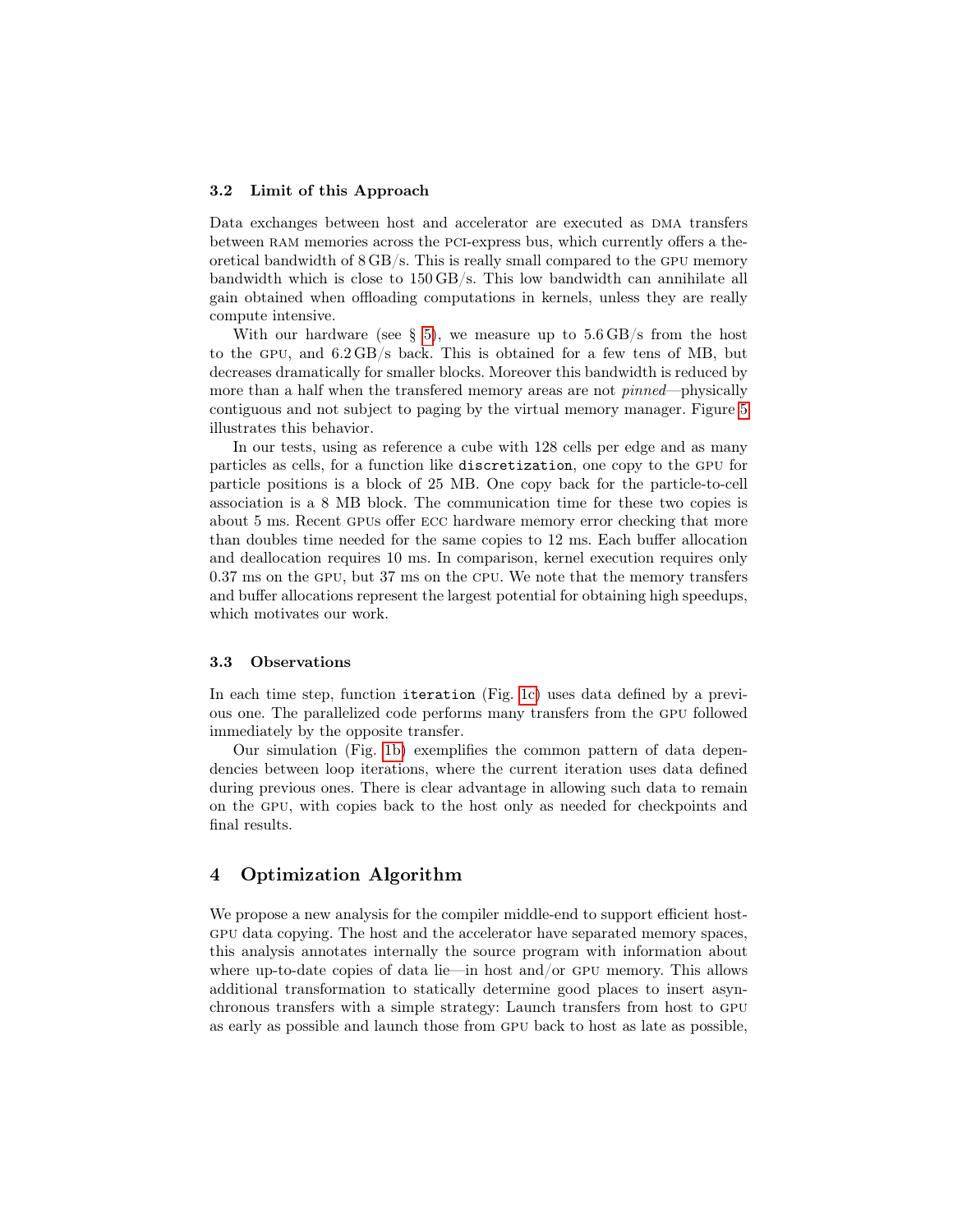while still guaranteeing data integrity. Additionally, we avoid launching transfers inside loops wherever possible. We use a heuristic to place transfers as high as possible in the call graph and in the AST.<sup>[1](#page-7-0)</sup>

#### 4.1 Definitions

The analysis computes the following sets for each statement:

- $-\mathcal{U}_{A}^{\geq}$  is the set of arrays known to be used next (>) to the accelerator;
- $-\overline{\mathcal{D}_A^{\le}}$  is the set of arrays known to be lastly (<) defined on the accelerator;
- $\mathcal{T}_{H\rightarrow A}$  is the set of arrays to transfer to the accelerator memory space immediately after the statement;
- $\mathcal{T}_{A\rightarrow H}$  is the set of arrays to transfer from the accelerator on the host immediately before the statement.

#### 4.2 Intraprocedural Phase

The analysis begins with the  $\mathcal{D}_{A}^{\leq}$  set in a forward pass. An array is defined on the GPU for a statement  $S$  iff this is also the case for its immediate predecessors in the control flow graph and if the array is not used or defined by the host, *i.e.* is not in the set  $\mathcal{R}(I)$  or  $\mathcal{W}(I)$  computed by PIPS:

<span id="page-7-1"></span>
$$
\mathcal{D}_{A}^{<}(S) = \left(\bigcap_{S' \in \text{pred}(S)} \mathcal{D}_{A}^{<}(S')\right) - \mathcal{R}(S) - \mathcal{W}(S) \tag{1}
$$

The initialization is done at the first kernel call site  $S_k$  with the arrays defined by the kernel k and used later  $(\mathcal{OUT}(S_k))$ . The following equation is used at each kernel call site:

$$
\mathcal{D}_{A}^{<}(S_{k}) = \mathcal{OUT}(S_{k}) \bigcup \left( \bigcap_{S' \in \text{pred}(S_{k})} \mathcal{D}_{A}^{<}(S') \right)
$$
(2)

A backward pass is then performed in order to build  $\mathcal{U}^{\geq}_{A}$ . For a statement S, an array has its next use on the accelerator iff this is also the case for all statements immediately following in the control flow graph, and if it is not defined by  $S$ .

<span id="page-7-2"></span>
$$
\mathcal{U}_A^>(S) = \left(\bigcup_{S' \in \text{succ}(S)} \mathcal{U}_A^>(S')\right) - \mathcal{W}(S) \tag{3}
$$

Just as  $\mathcal{D}_A^{\leq}$ ,  $\mathcal{U}_A^{\geq}$  is initially empty and is initialized at kernel call sites with the arrays necessary to run the kernel,  $\mathcal{IN}(S_k)$ , and the arrays defined by the

<span id="page-7-0"></span> $1$  PIPS uses a hierarchical control flow graph [\[17,](#page-15-14)[1\]](#page-14-1) to preserve as much as possible of the ast. However, to simplify the presentation of the analyses, we assume that a CFG is available.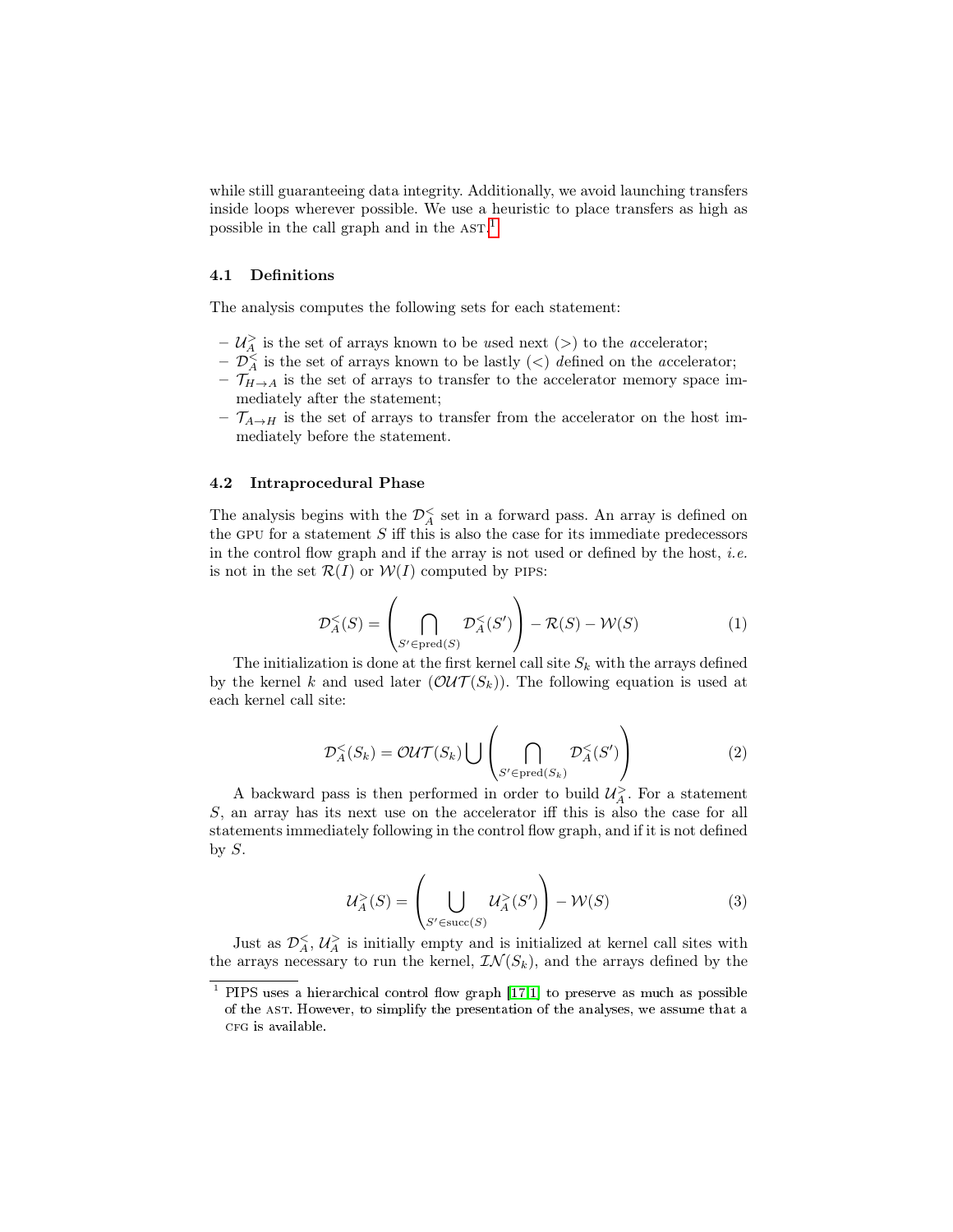kernel,  $W(S_k)$ . These defined arrays have to be transferred to the GPU if we cannot established that they are entirely written by the kernel. Otherwise, we might overwrite still-valid data when copying back the array from the gpu after kernel execution:

$$
U_A^>(S_k) = \mathcal{IN}(S_k) \bigcup \mathcal{W}(S_k) \bigcup \left( \bigcup_{S' \in \text{succ}(S_k)} \mathcal{U}_A^>(S') \right) \tag{4}
$$

An array must be transferred from the accelerator to the host after a statement  $S$  iff its last definition is in a kernel and if it is not the case for at least one of the immediately following statements:

$$
\mathcal{T}_{A \to H}(S) = \mathcal{D}_A^{\leq}(S) - \bigcap_{S' \in \text{succ}(S)} \mathcal{D}_A^{\leq}(S') \tag{5}
$$

This set is used to generate a copy operation at the latest possible location.

An array must be transferred from the host to the accelerator if its next use is on the accelerator. To perform the communication at the earliest, we place its launch immediately after the statement that defines it, i.e. the statement whose  $W(S)$  set contains it.

$$
\mathcal{T}_{H \to A}(S) = \mathcal{W}(S) \cap \left( \bigcup_{S' \in \text{succ}(S)} \mathcal{U}_A^>(S') \right) \tag{6}
$$

#### 4.3 Interprocedural Extension

Kernel calls are potentially localized deep in the call graph. Consequently, a reuse between kernels requires interprocedural analysis. Function iteration (Fig. [1c\)](#page-4-1) illustrates this situation, each step corresponds to one or more kernel executions.

Our approach is to perform a backward analysis on the call graph. For each function f, summary sets  $\overline{\mathcal{D}_A^{\leq}}(f)$  and  $\overline{\mathcal{U}_A^{\geq}}(f)$  are computed. They summarize information about the formal parameters for the function. These sets can be viewed as contracts. They specify a data mapping that the call site must conform to. All arrays present in  $\overline{\mathcal{U}_A^>}(f)$  must be transferred to the GPU before the call, and all arrays defined in  $\overline{\mathcal{D}_A^{\lt}(f)}$  must be transferred back from the GPU before any use on the host. These sets are required in the computation of  $\mathcal{D}_{A}^{<}$  and  $\mathcal{U}_{A}^{>}$ when a call site is encountered. Indeed at a call site  $c$  for a function  $f$ , each argument of the call that corresponds to a formal parameter present in  $\overline{\mathcal{U}_A^>}$  must be transferred to the gpu before the call, because we know that the first use in the called function occurs in a kernel. Similarly, an argument that is present in  $\widetilde{\mathcal{D}_A^{\leq}}$  has been defined in a kernel during the call and not already transferred back when the call ends. This transfer can be scheduled later, but before any use on the host.

Equations [1](#page-7-1) and [3](#page-7-2) are modified for call site by adding a translation operator,  $trans<sub>f→c</sub>$ , between arguments and formal parameters: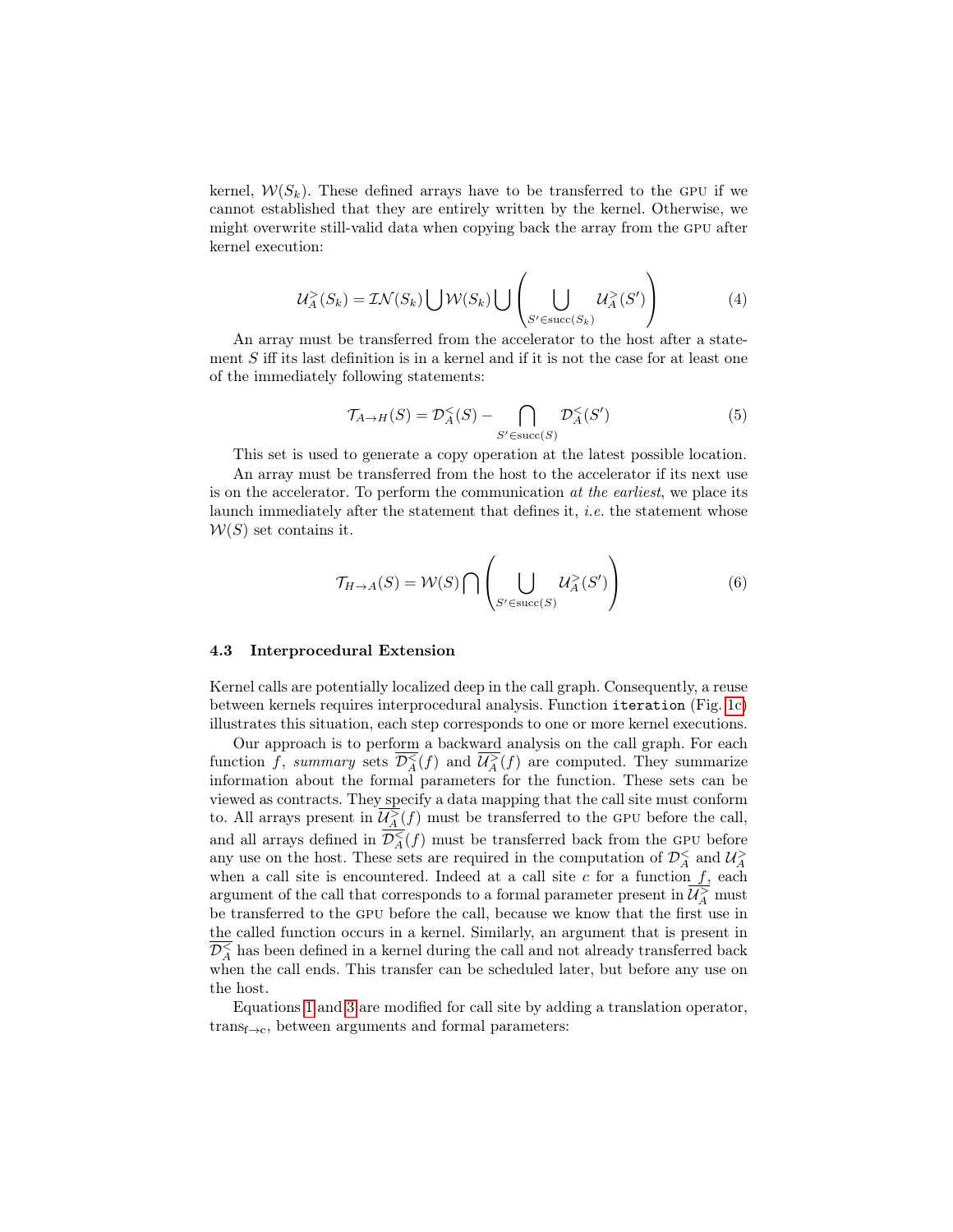$$
\mathcal{D}_A^<(c) = \left(\text{trans}_{f \to c}(\overline{\mathcal{D}_A^<(f)}) \bigcup \left(\bigcap_{S' \in \text{pred}(c)} \mathcal{D}_A^<(S')\right)\right) - \mathcal{R}(c) - \mathcal{W}(c) \quad (7)
$$
  

$$
\mathcal{U}_c^>(c) = \left(\text{trans}_{f \to c}(\overline{\mathcal{U}_c^>(f)}) \bigcup \left(\bigcup_{j \in \mathcal{I}_c^>(f)} \mathcal{U}_j^>(S')\right)\right) - \mathcal{W}(c) \quad (8)
$$

$$
\mathcal{U}_A^>(c) = \left(\text{trans}_{f \to c}(\overline{\mathcal{U}_A^>}(f)) \bigcup \left( \bigcup_{S' \in \text{succ}(c)} \mathcal{U}_A^>(S') \right) \right) - \mathcal{W}(c) \tag{8}
$$

On the code Fig. [4,](#page-9-0) we observe, comparing the result of the interprocedural optimized code with the very local approach (Fig. [3\)](#page-5-1), that all communications and memory management (allocation/deallocation) have been eliminated from the main loop.

```
void discretization (coord pos [NP] [NP] [NP],<br>int data [NP] [NP] [NP]// q enerated variable
    coord ∗pos0 = P4A_runtime_resolve(pos ,NP*NP*NP∗sizeof(coord));<br>int *data0 = P4A_runtime_resolve(pos ,NP*NP*NP*sizeof(int));
       \sqrt{C}all kernel
    P4A_call_accel_kernel_2d(discretization_kernel ,<br>NP, NP, *pos0 , *data0);
}<br>int main(int argc, char *argv[]) {
   /* Read data from input files */init_data(argv[1], ....);<br>P4A_runtime_copy_to_accel(pos, ...* sizeof(...));<br>/* Main temporal moop */
   for ( t = 0; t < T; t+=DT)iteration (...):
     /∗ Output r e s u l t s t o a f i l e ∗/
    P4A_r = \text{unitime} \ \text{copy} \ \text{from} \ \text{accel}(\ \text{pos} \ , \ \ldots \ast \ \text{size} \ \text{of} \ (\ldots)) \ ;<br>write data (\arg v \ [2], ....);
}
```
Fig. 4: Simplified code for functions discretization and main after interprocedural communication optimization.

#### 4.4 Runtime Library

Our compiler Par4All includes a lightweight runtime library that allows to abstract from the target (OPENCL and CUDA). It also supports common functions such as memory allocation at kernel call and memory transfer sites. It maintains a hash table that maps host addresses to gpu addresses. This allows flexibility in the handling of the memory allocations. Using it, the user call sites and his function signatures can be preserved.

The memory management in the runtime does not free the gpu buffers immediately after they have been used, but preserves them as long as there is enough memory on the gpu. When a kernel execution requires more memory than is available, the runtime frees some buffers. The policy used for selecting a buffer to free can be the same as for cache and virtual memory management, for instance LRU or LFU.

Notice in Fig. [4](#page-9-0) the calls to the runtime that retrieve addresses in the gpu memory space for arrays pos and data.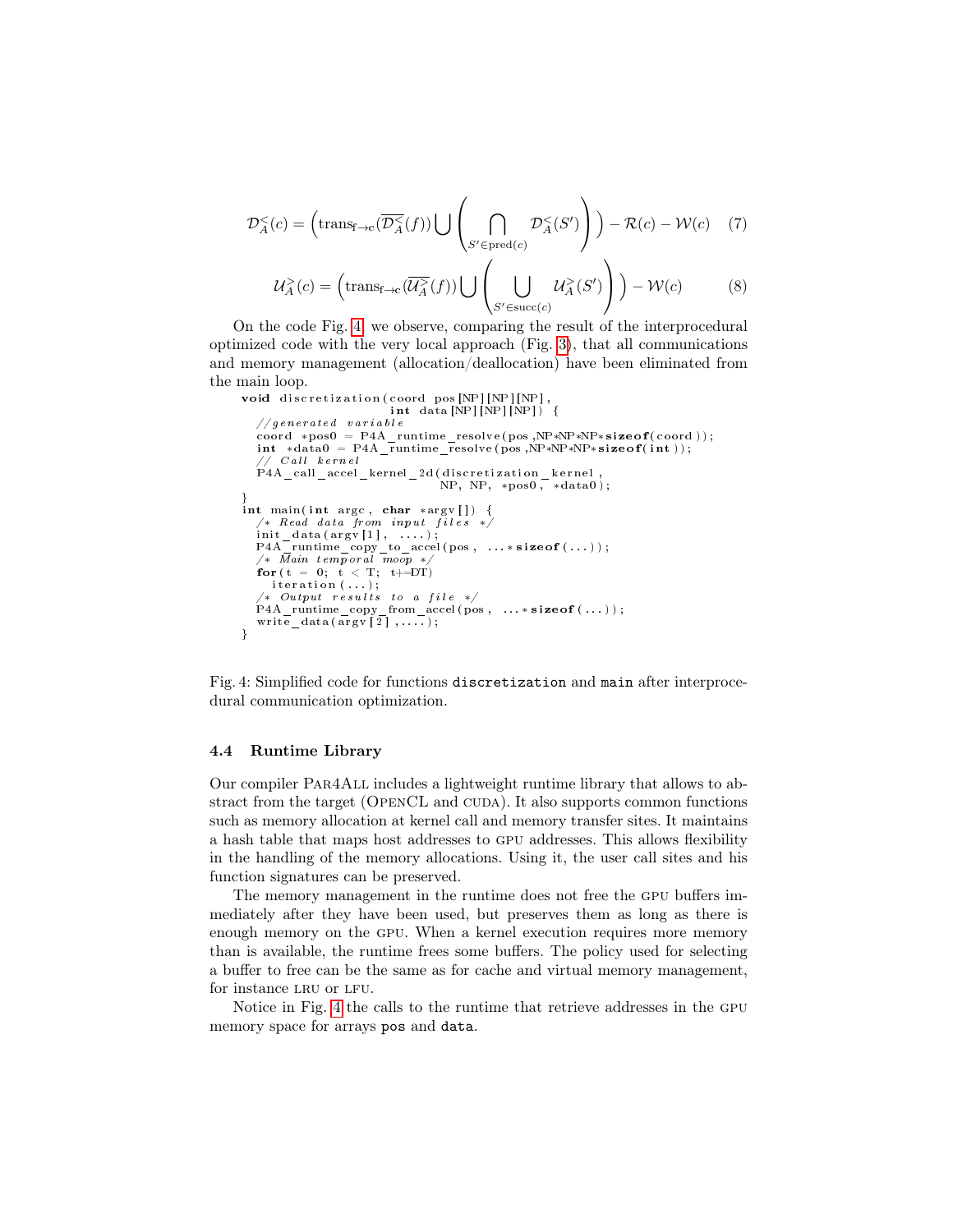#### <span id="page-10-0"></span>5 Experiments

We ran several experiments using the Polybench Suite, Rodinia, and *Stars-PM*. The Rodinia's tests had to be partially rewritten to match Par4All coding guidelines. Specifically, we performed a one-for-one replacement of C89 array definitions and accesses with C99 variable length array constructs. This was necessary for the automatic parallelization process of Par4All to succeed and provide good input to our communication optimization later in the compilation chain. All benchmarks presented here, including Stars-PM, are available with the current development version of Par4All [\[15\]](#page-15-3).

#### 5.1 Metric

The first question is: what should we measure? While speedups in terms of cpu and wall clock time are most important to users if not to administrators, many parameters impact the results obtained. Let us consider for example the popular hotspot benchmark [\[16\]](#page-15-17). Its execution time depends on two parameters: the matrix size and the number of time steps. In the general context of gpu the matrix size should be large enough to fully load the gpu. In the context of this paper the time step parameter is at least as important since we move data transfers out of the time step loop. Figure [6](#page-11-0) shows how hotspot is affected by the number of time step iterations and approaches an asymptote, acceleration ranges from 1.4 to 14. The single speedup metric is not enough to properly evaluate our scheme.

We believe that a more objective measurement for evaluating our approach is the number of communications removed and the comparison with a scheme written by an expert programmer. Focusing on the speedup would also emphasize the parallelizer capabilities.

We propose to count the number of memory transfers generated for each version of the code. When the communication occurs in a loop this metric is parametrized by the surrounding loop iteration space. For instance many benchmarks are parametrized with a number of time steps t, thus if 3 memory transfers are present in the time step loop, and 2 are outside of the loop, the number of communication will be expressed as  $3 \times t + 2$ . Sometimes a loop that iterate over a matrix dimension cannot be parallelized, either intrinsically or because of limited capacity of the compiler. Memory transfers in such loop have a huge performance impact. In this case we use  $n$  to emphasize the difference with the time step iteration space.

#### 5.2 Measurements

Figure [7](#page-12-0) shows our results on 20 benchmarks from Polybench suite, 3 from Rodinia, and the application Stars-PM (§ [3\)](#page-3-0). Measurements where performed on a machine with two Xeon Westmere X5670 (12 cores at 2.93 GHz) and a nvidia gpu Tesla C2050. The OpenMP versions used for the experiments are generated automatically by the parallelizer and are not manually optimized.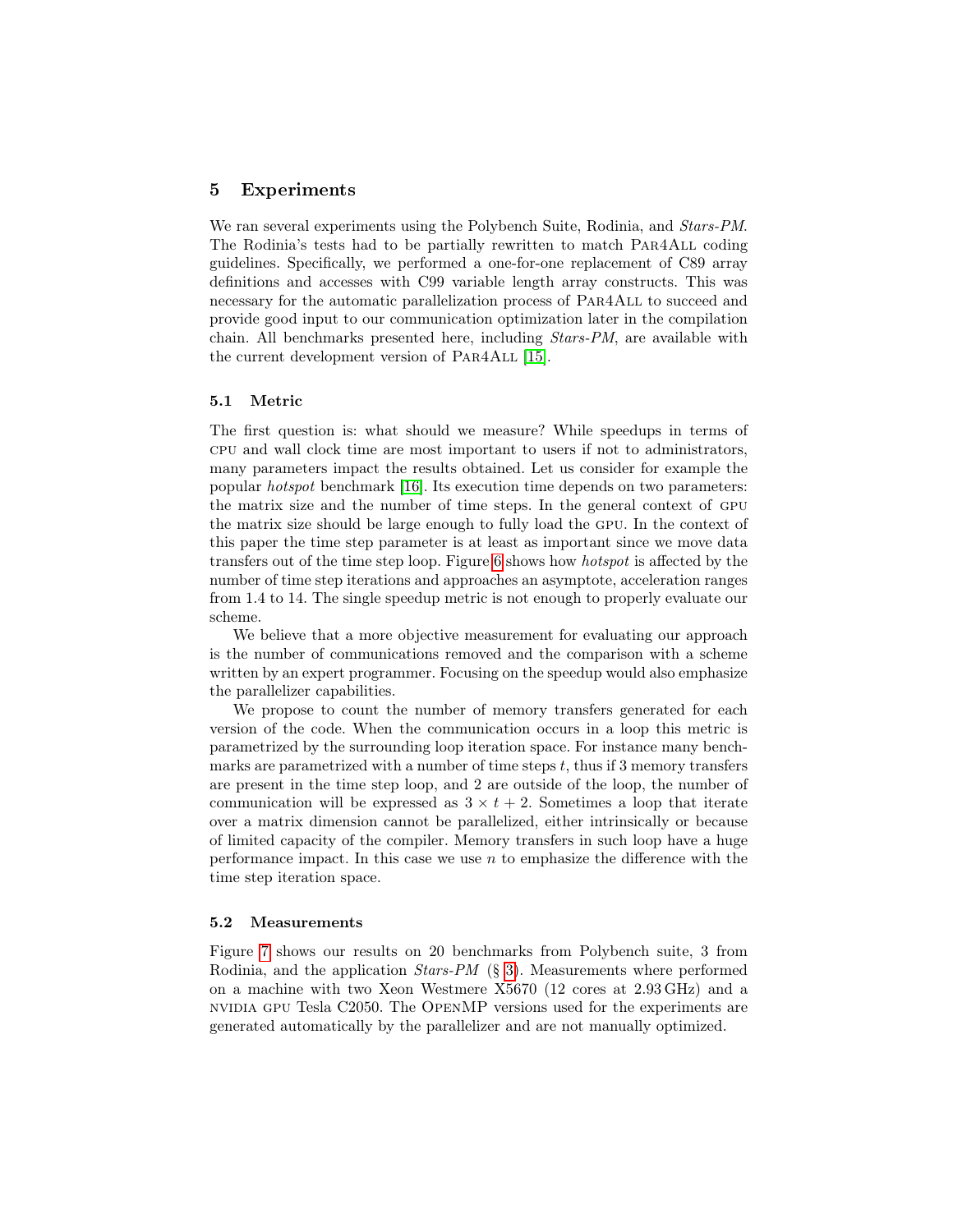<span id="page-11-0"></span>

Fig. 5: Bandwidth for memory transfers Fig. 6: Execution times and speedups for over the pci-express bus by data size. versions of hotspot on gpu, with different iterations counts.

Kernels are exactly the same for the two automatically generated versions using PAR4ALL. We used the NVIDIA CUDA SDK 4.0, and GCC 4.4.5 with  $-03$ .

For Polybench, we forced Par4All to ignore array initializations because they are both easily parallelized and occur before any of the timed algorithms. Our normal optimizer configuration would thus have "optimized away" the initial data transfer to the gpu within the timed code. The measurements in Fig. [7](#page-12-0) includes all communications.

Some of the Polybench test cases use default sizes that are too small to amortize even the initial data transfer to the accelerator. Following Jablin et al. [\[18\]](#page-15-18), we adapted the input size to match capabilities of the gpu.

For the cosmological simulation, the communication optimization speeds up execution by a factor of 14 compared to the version without our optimization, and 52 compared to the sequential code.

We include results for HMPP and PGI. Only basic directives were added by hand. We didn't use more advanced options of the directives, thus the compiler doesn't have any hints on how to optimize communications.

The geometric mean over all test cases shows that this optimization improves by a 4 to 5 factor over Par4All, pgi and hmpp naïve versions.

When counting the number of memory transfers, the optimized code performs very close to a hand written mapping. One noticeable exception is gramschmidt. Communications cannot be moved out of any loop due to data dependencies introduced by some sequential code. Some aggressive transformations in the compiler might help by accepting a slower generated code but allowing data to stay on the gpu. This would still be valuable if the slowdown is significantly lower than the communication overhead. The difficulty for the compiler is to evaluate the slowdown and to attempt parallelization only if optimized communications lead to a net performance increase. This is beyond our current capabilities.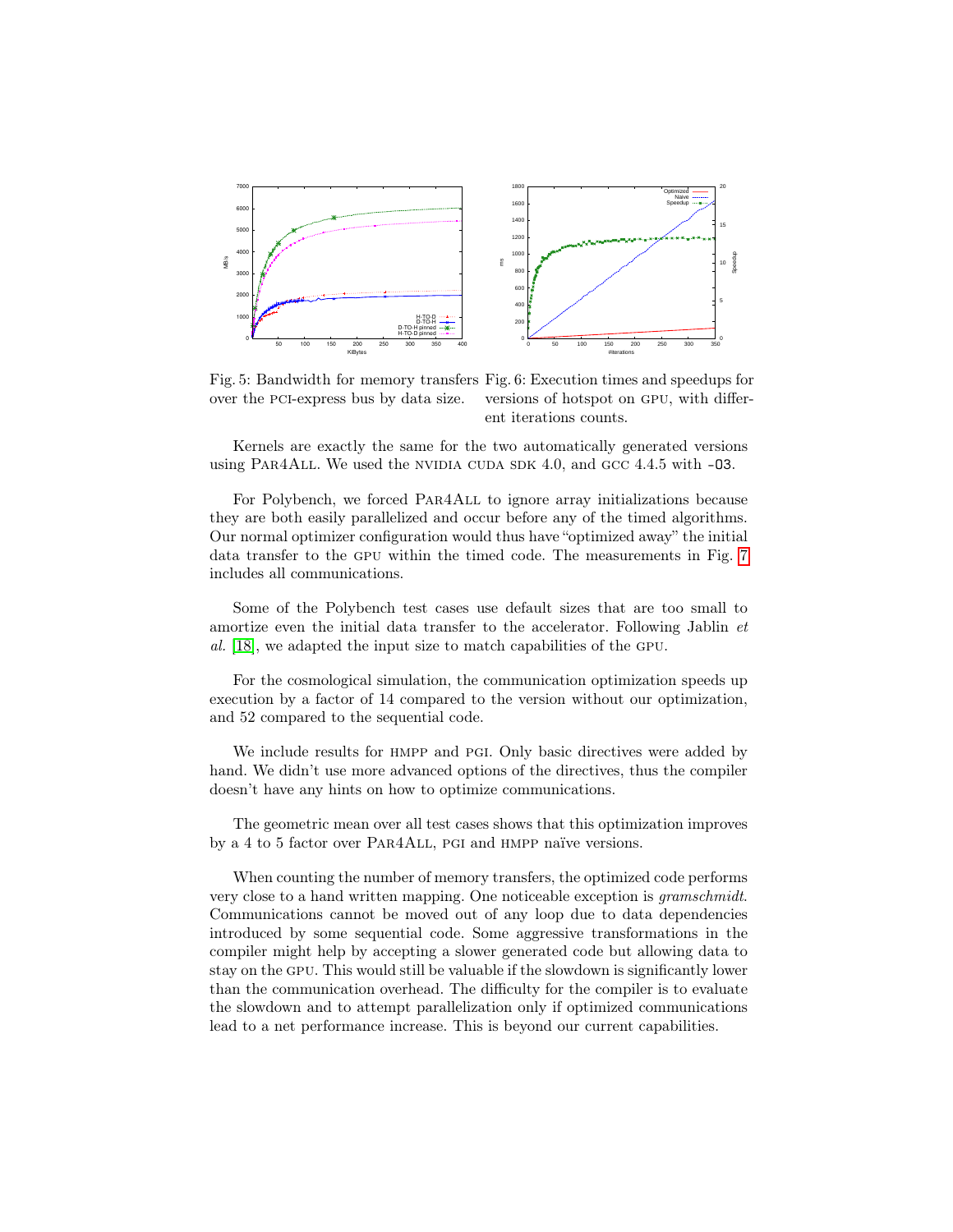<span id="page-12-0"></span>

Fig. 7: Speedup relative to naïve sequential version for an OpenMP version, a version with basic PGI and HMPP directives, a naïve CUDA version, and an optimized cuda version, all automatically generated from the naïve sequential code. Tables show the number of memory transfers.

#### 5.3 Comparison with Respect to a Fully Dynamic Approach

While our aim has been to resolve the issue of communication optimization at compile time, other approaches are addressing it entirely at runtime. This is the case for the StarPU [\[4\]](#page-14-4) library.

We took an example included with the PAR4ALL distribution and rewrote it using StarPU in order to evaluate the overhead of the dynamic management of communication compared to our static scheme. This example performs 400 iterations of a simple *Jacobi* scheme on a  $500 \times 500$  pixels picture loaded from a file and stores the result in another file.

We were able to confirm that  $StarPU$  removed all spurious communications, just as our static scheme does. The manual rewrite using  $StarPU$  and a GPU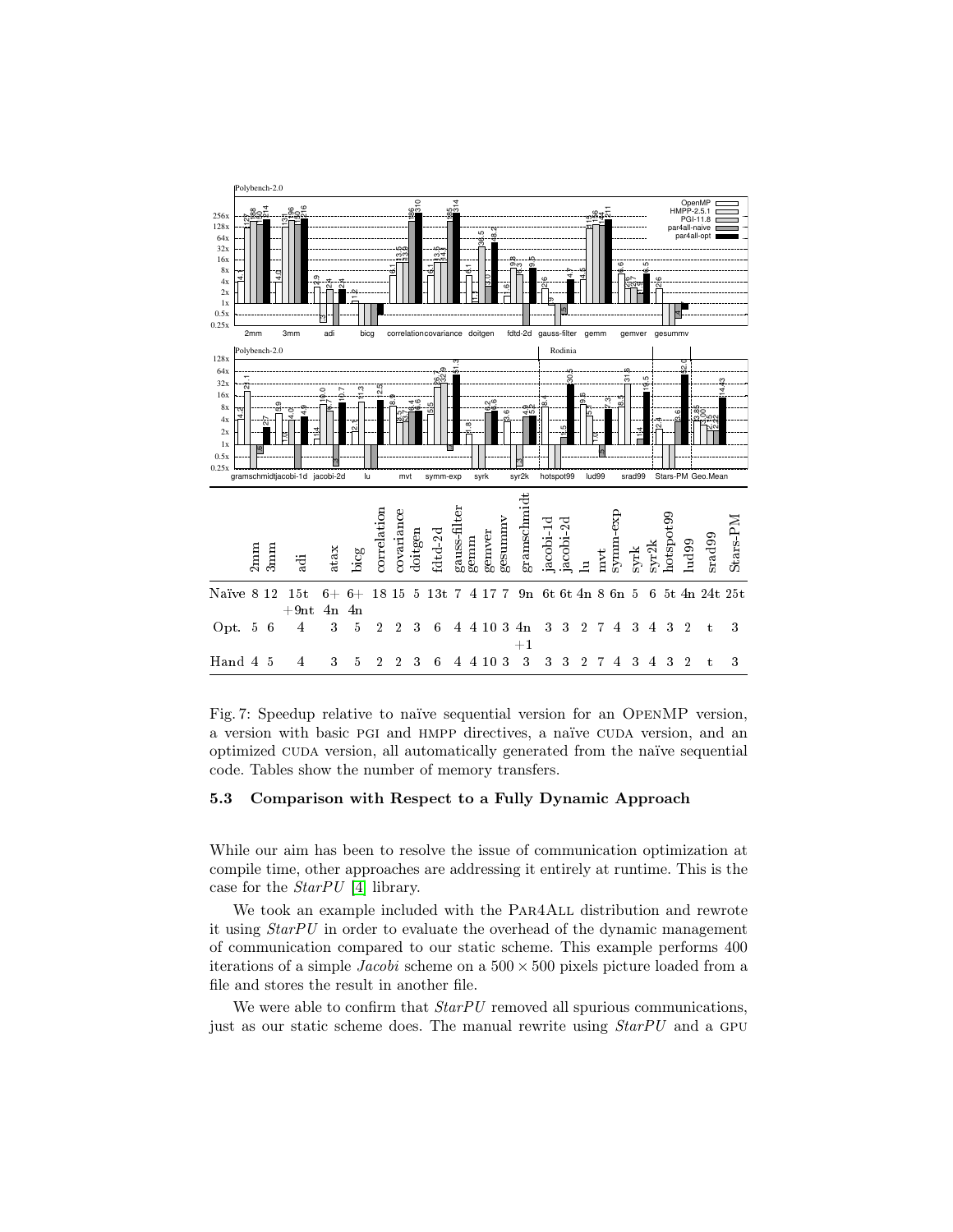with CUDA offers a 4.7 speedup over the sequential version. This is nearly 3 times slower than our optimized scheme, which provides a 12.8 acceleration.

Although  $StarPU$  is a library that has capabilities ranging far beyond the issue of optimizing communications, the overhead we measured confirmed that our static approach is relevant.

#### 6 Related Work

Among the compilers that we evaluated  $\S$  [2.1,](#page-2-1) none implements such an automatic optimization. While Lee *et al.* address this issue [\[20,](#page-15-10)  $\S$ .4.2.3], their work is limited to liveness of data and thus quite similar to our unoptimized scheme.

Our proposal is independent of the parallelizing scheme involved, and is applicable to systems that transform OpenMP in cuda or OpenCL like OM-PCUDA [\[21\]](#page-15-11) or OPENMP to GPU [\[20\]](#page-15-10). It's also relevant for directives-based com-piler, such as JCUDA and hicuda [\[14\]](#page-15-12). It would also complete the work done on OpenMPC [\[19\]](#page-15-13) by not only removing useless communications but moving them up in the call graph. Finally it would free the programmer of the task of adding directives to manage data movements in hmpp [\[5\]](#page-14-0) and pgi Accelerator [\[23\]](#page-15-8).

In a recent paper [\[18\]](#page-15-18), Jablin *et al.* introduce CGCM, a system targeting exactly the same issue. cgcm, just like our scheme is focused on transferring full allocation units. While our granularity is the array, cgcm is coarser and considers a structure of arrays as a single allocation unit. While our decision process is fully static, CGCM takes decisions dynamically. It relies on a complete runtime to handle general pointers to the middle of any heap-allocated structure, which we do not support at this time. We obtain similar overall results, and used the same input sizes. Jablin et al. measured a less-than 8 geometric mean speedup vs. ours of more than 14. However, a direct comparison of our measurement is hazardous. We used GCC while Jablin *et al.* used *Clang*, and we made our measurements on a Xeon Westmere while he uses an older Core2Quad Kentsfield. He optimzed the whole program and measured wall clock time while we prevent optimization accross initialization functions and excluded them from our measures. Finally, he used a LLVM PTX backend for GPU code generation, while we used NVIDIA NVCC compilation chain. The overhead introduced by the runtime system in CGCM is thus impossible to evaluate.

## 7 Conclusion

With the increasing use of hardware accelerators, automatic or semi-automatic transformations assisted by directives take on an ever greater importance.

We have shown that the communication impact is critical when targeting hardware accelerators for massively parallel code like numerical simulations. Optimizing data movements is thus a key to high performance.

We introduced an optimization scheme that addresses this issue, and we implemented it in pips and Par4All.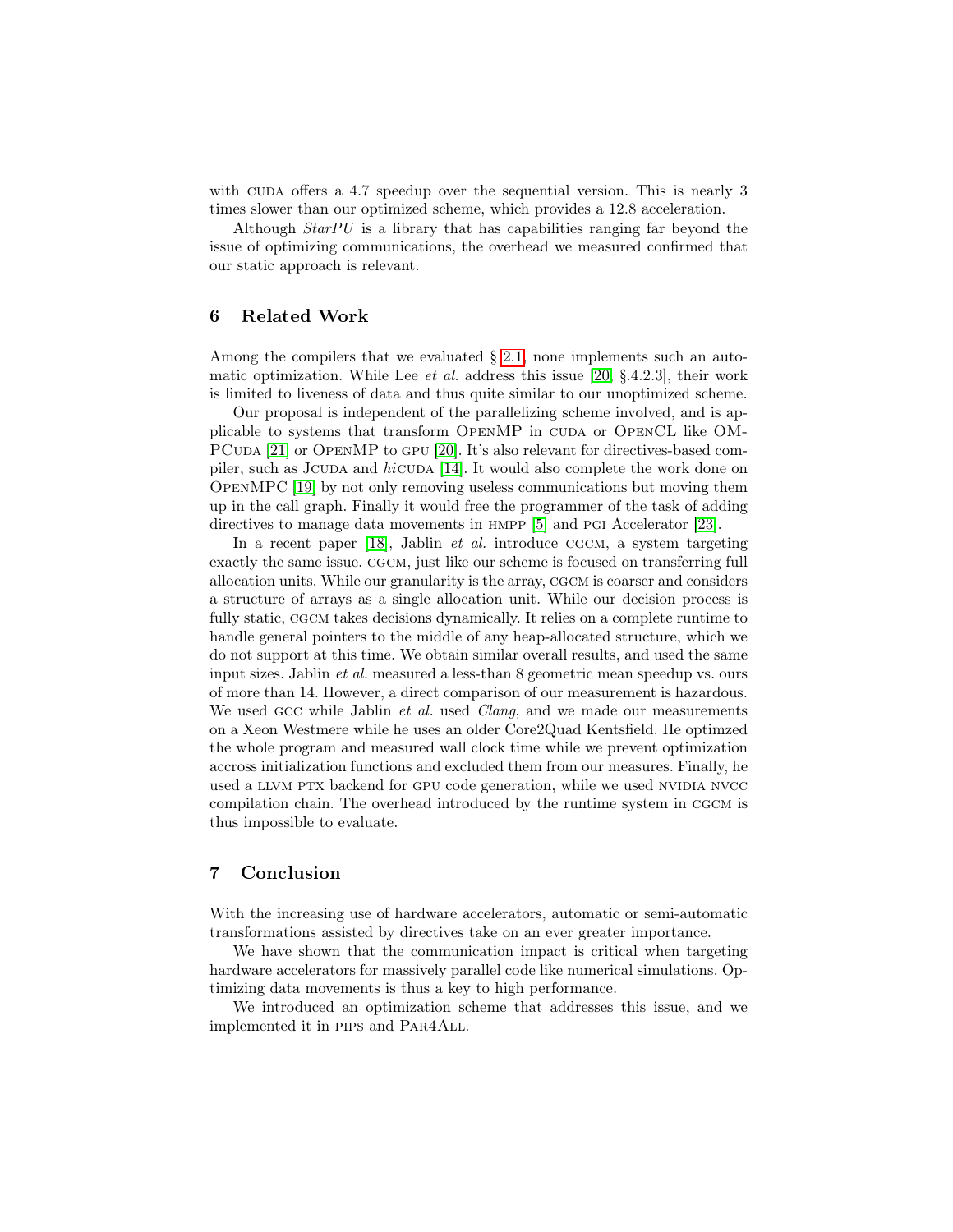We have experimented and validated our approach on 20 benchmarks of the Polybench 2.0 suite, 3 from Rodinia, and on a real numerical simulation code. The geometric mean for our optimization is over 14, while a naïve parallelization using CUDA achieves 2.22, and the OPENMP loop parallelization provides 3.9. While some benchmarks are not representative of a whole application, we measured on a real simulation an acceleration of 12 compared to a naïve parallelization and 8 compared to an OpenMP version on two 6-core processors. We found that our scheme performs very close to a hand written mapping.

We plan to improve the cache management in the runtime. We can go further than classic cache management algorithms because, unlike hardware cache, our runtime is software managed and can be dynamically controlled. Data flow analyses provide knowledge on the potential future execution of the program. This can be used in metrics to choose the next buffer to free from the cache. Cheap computations unlikely to be used again should be chosen first. Costly results that are certain to be used should be freed last.

The execution times measured with multi-core processors show that attention should be paid to work sharing between hosts and accelerators rather than keeping the host idle during the completion of a kernel. Multi-core and multi-gpu configurations are another track to explore, with new requirements to determine optimal array region transfers and computation localization.

#### Acknowledgments

We are grateful to Béatrice CREUSILLET, Pierre JOUVELOT, and Eugene Ressler for their numerous comments and suggestions which helped us improve our presentation, to Dominique AUBERT who let us use his cosmological simulation, and to Thomas JABLIN for his collaboration and comments.

#### References

- <span id="page-14-1"></span>1. Mehdi Amini, Corinne Ancourt, Fabien Coelho, Béatrice Creusillet, Serge Guelton, François Irigoin, Pierre Jouvelot, Ronan Keryell, and Pierre Villalon. Pips is not (just) polyhedral software. In 1st International Workshop on Polyhedral Compilation Techniques, Impact, (in conjunction with CGO 2011), April 2011.
- <span id="page-14-2"></span>2. Corinne Ancourt, Fabien Coelho, François Irigoin, and Ronan Keryell. A linear algebra framework for static High Performance Fortran code distribution. Scientific *Programming*,  $6(1):3-27$ , 1997.
- <span id="page-14-3"></span>3. Dominique Aubert, Mehdi Amini, and Romaric David. A particle-mesh integrator for galactic dynamics powered by GPGPUs. In International Conference on Computational Science: Part I, ICCS '09, 2009.
- <span id="page-14-4"></span>4. Cédric Augonnet, Samuel Thibault, Raymond Namyst, and Pierre-André Wacrenier. StarPU: A Unified Platform for Task Scheduling on Heterogeneous Multicore Architectures. Concurrency and Computation: Practice and Experience, Special Issue: Euro-Par 2009, 23:187-198, February 2011.
- <span id="page-14-0"></span>5. Francois Bodin and Stephane Bihan. Heterogeneous multicore parallel programming for graphics processing units. Sci. Program.,  $17:325-336$ , December 2009.